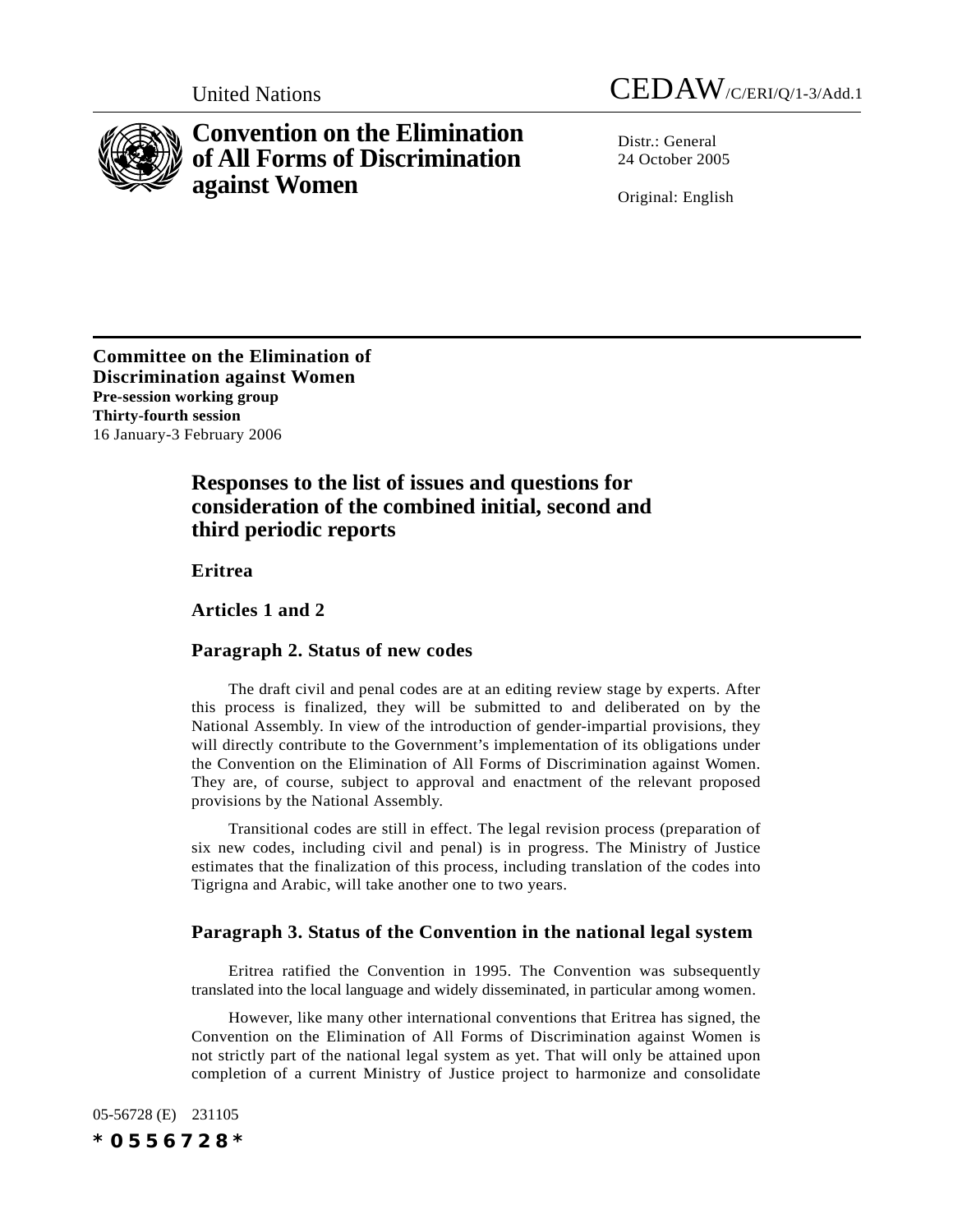Eritrean laws and to consolidate international instruments, treaties and agreements signed or acceded to by Eritrea. The Ministry of Justice is working with concerned Government ministries and other bodies to catalogue such instruments and lay down procedures and systems for systematic follow-up and implementation of the obligations therein. The process of consolidation is expected to be finalized in 2007.

Eritrea follows the dualist approach, as opposed to the monist one, with respect to international instruments ratified by the National Assembly. As a corollary, in the event of a conflict between the provisions of international instruments to which Eritrea is a party and the provisions of national laws, the latter prevail over the former.

#### **Paragraph 4. Mechanisms/remedies to address complaints**

With respect to mechanisms and remedies available to women with complaints of gender-based discrimination, it suffices to mention that under Eritrean law women can resort to the courts for judicial reviews to set aside and remedy any discriminating practice, including gender-based discrimination. Independent mechanisms, such as an ombudsperson, are not yet in place, however.

Currently, the National Union of Eriterian Women plays a role in that respect. The legal unit of the Union's head office hears complaints (especially with regard to matters relating to land distribution/ownership and family) and works with concerned authorities to address them. Such issues are usually referred by the Union's local offices all over the country. Officers with paralegal training are stationed in the main branches of the Union in all six regions of the country. To strengthen that function, the Union continues to provide legal literacy training to its members. A legal literacy manual is currently being prepared.

In addition, as a practice, different ministries look into gender-based discrimination complaints that come to their attention and use administrative remedies to address them.

Seventy-two young women, drawn from all ethnic groups, completed threeyear legal training in a Ministry of Justice project specially designed for women. The graduates were subsequently, in 2003, assigned to their communities to work as staff of regional courts, interpreters, advisers and gender-issues advocates. Their presence is a valuable addition to strengthening the gender-sensitivity of the court system. Also see response to paragraph 28 below.

### **Article 3**

### **Paragraph 5. Gender disaggregated data**

According to the *Millennium Development Goals Report 2005*, availability of gender-disaggregated data is fairly adequate in areas such as poverty (Living Standards Measurement Study and Participatory Poverty Assessment, 2003), education and nutrition, among others. In other areas it is less adequate or unavailable.

The Report recommends that in monitoring and evaluating their programmes, sector ministries will pay particular attention to disaggregating and analysing data by income or expenditure category, gender, region and urban versus rural location.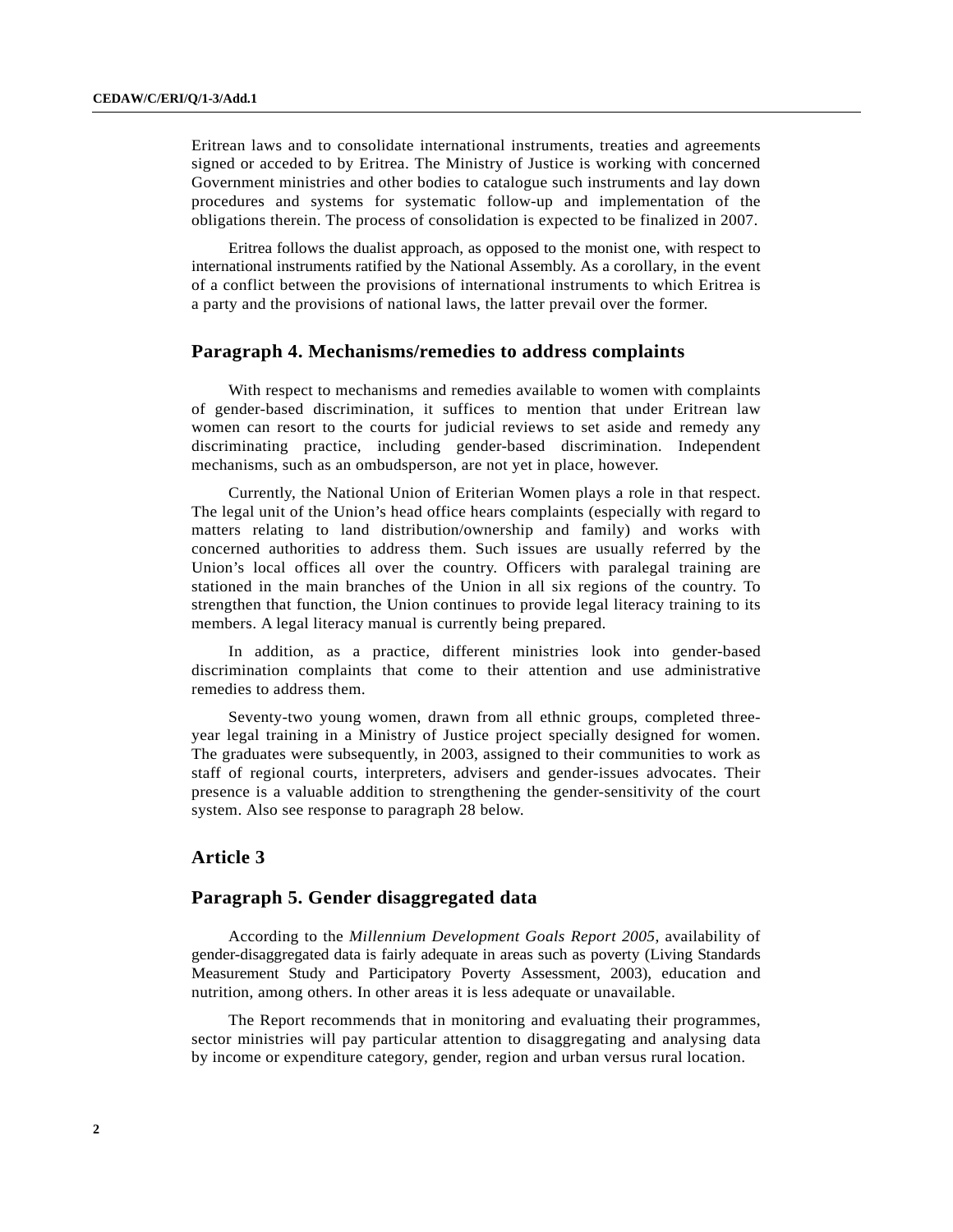A gender analytical review of Eritrea's Interim Poverty Reduction Strategy and draft Food Security Strategy, conducted in March 2004, identified "lack of engendered data" and "minimal gender disaggregated indicators" among the key limitations to mainstreaming gender in the two documents. That is in spite of the fact that both documents integrate/address gender issues in important, albeit isolated sections.

A legal act for the establishment of a national statistics office is currently under preparation. The National Union of Eriterian Women has made a specific recommendation for the inclusion of clauses requiring the generation of sex disaggregating statistics.

The recently completed 2005 Common Country Assessment states that the United Nations System intends to assist Eritrea in the collection, analysis, dissemination and utilization of gender disaggregated data including the conduct of population and housing censuses and other sectoral surveys.

## **Paragraph 6. National machinery: National Union of Eriterian Women, its mandate and capacity**

The National Union of Eritrean Women has long been acting as the national machinery for the advancement of women in Eritrea.

A draft gender policy paper for Eritrea was prepared in 2005 and is expected to be published as a provisional document soon. According to the policy paper, "the NUEW is mandated to coordinate gender mainstreaming and advocate for the cause of Eritrean women". The paper further elaborates that "the NUEW is well placed to assume this responsibility on account of its: (a) historical role as champion of Eritrean women's liberty and advancement; (b) considerable experience in fighting for the rights of Eritrean women and in coordinating and implementing programmes to improve their conditions; (c) extensive grass-roots presence throughout Eritrea and substantial outreach capacity, and by virtue of all the above, (d) being the only organization in the country with a reasonable level of capability for overseeing gender matters".

According to the policy paper, the Union shall have adequate capacity, in terms of resources and technical capability in gender analysis, advocacy and coordination, necessary for carrying out its mandate. Therefore, notwithstanding its ability as an independent organization to generate its own revenues, it shall be supported from public funds.

The draft policy also proposes that the Ministry of National Development would play a role in supporting the Union to ensure gender mainstreaming across all ministries and sectors.

In an interview conducted in November 2004 on the occasion of the twentyfifth anniversary of the National Union of Eriterian Women, the President of Eritrea reaffirmed the Government's appreciation of the Union's central role in advancing women's interests in Eritrea, and its function as coordinator of gender-related matters. He said:

Although, generally, the responsibility of ensuring the rights and equality of women is the task of the people and the Government, the NUEW takes a leading role in implementing the proper place of women in society. In order to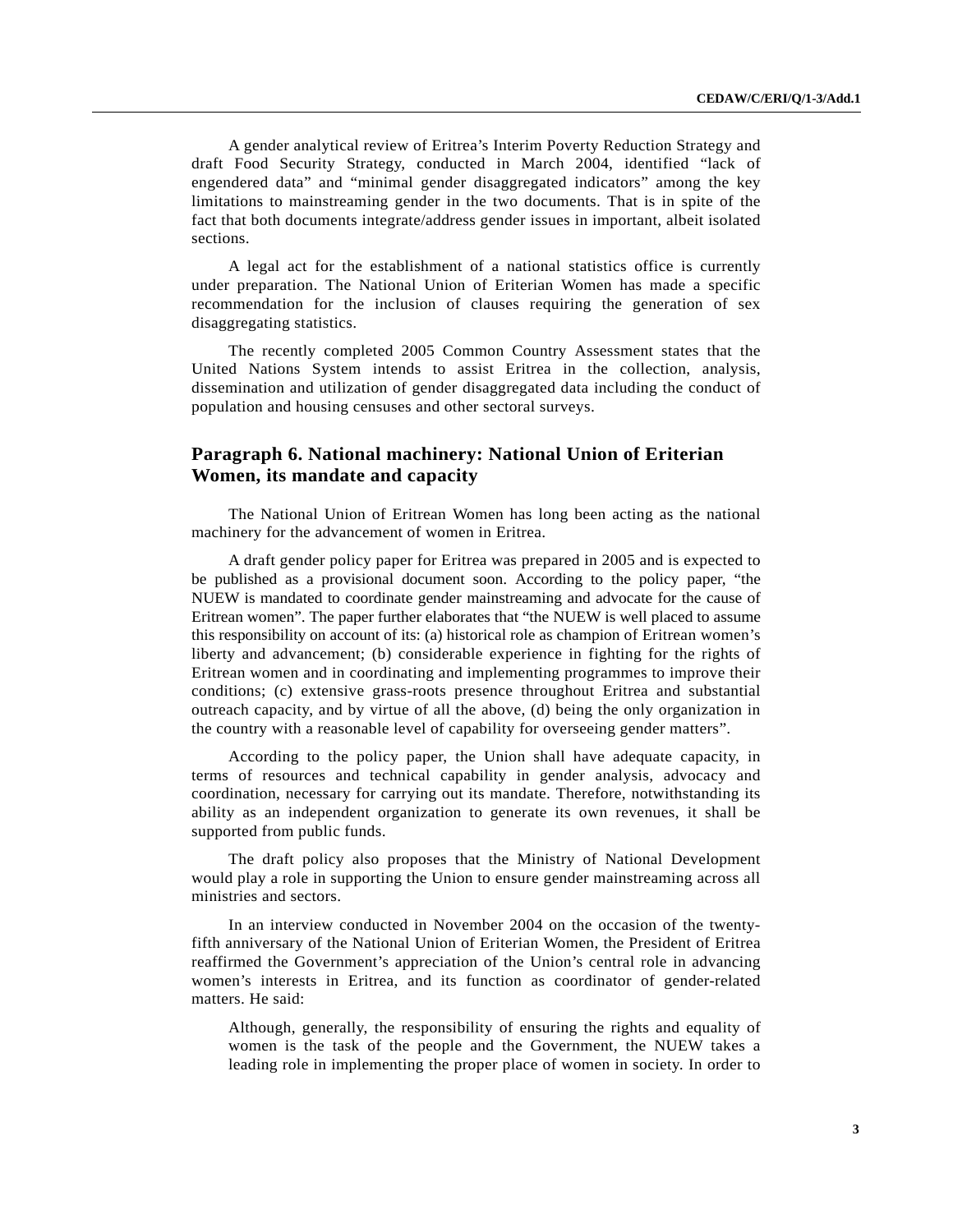enhance and speed up the programmes I mentioned earlier, the Union must work creatively and proactively in drawing up concrete plans. But when I say this, it must not be understood that the task is the sole responsibility of the Union and it does not concern other Government organs and the public. The other Government organs and society must also bear the responsibility and work for its success. The NUEW has a great responsibility in promotion and awareness, advancing and coordinating the plans.

He further added:

In order for those lifelong ideals (values and achievements for women's issues) for which it paid heavily in martyrdom, to continue and keep their validity, the NUEW must conduct continuous awareness and educational programmes. It should not limit its activities to this, but also initiate concrete projects. It must evaluate and check each sector, and evaluate how the place and contribution of women has changed in the sectors. Then it can take responsibility for continuously pushing and speeding up the progress. On this occasion I would like to say that the whole of society and especially women in every corner of the nation, should struggle for women's issues.

The Union's capacity for promoting and monitoring gender mainstreaming has significantly improved in recent years. Capacity development efforts, including a new project supported by the United Nations Development Programme, have resulted in marked improvement in capacity. The Programme is currently providing capacity development support to the National Union of Eriterian Women focusing on (a) implementation of the National Gender Action Plan; (b) strengthening institutional mechanisms at the national, regional and local levels to address gender issues in public policy, resource allocation and to monitor gender initiatives in policy, programmes and legislation; (c) strengthening the capacity of organizations that represent women's interests and promote advocacy, networking and partnership for the advancement of women; (d) strengthening women's entrepreneurial skills, knowledge and capacities; and (e) supporting institutions to collect, analyse and disseminate gender-disaggregated data in their respective sectors and areas.

The organization Gender Action also provided capacity-building and mentoring support to the National Union of Eriterian Women to strengthen its gender mainstreaming skills. Gender Action also assisted the Union to conduct a comprehensive gender analysis of Eritrea's Interim Poverty Reduction Strategy and draft Food Security Strategy. A series of workshops of key stakeholder interviews were conducted that were to increase understanding of the importance of gender mainstreaming and its critical role in the two strategies. Among them was a stakeholder workshop that trained participants in gender mainstreaming. Stakeholders developed important recommendations for engendering Eritrea's forthcoming full poverty reduction strategy paper and final food security strategy.

### **Paragraph 7. National Plan of Action**

The five-year National Gender Action Plan for Eritrea, 2004-2008 was prepared on the basis of the critical areas of concern and outlines strategic objectives and planned actions. Critical areas for Eritrea identified in the Plan are:

• Women in power and decision-making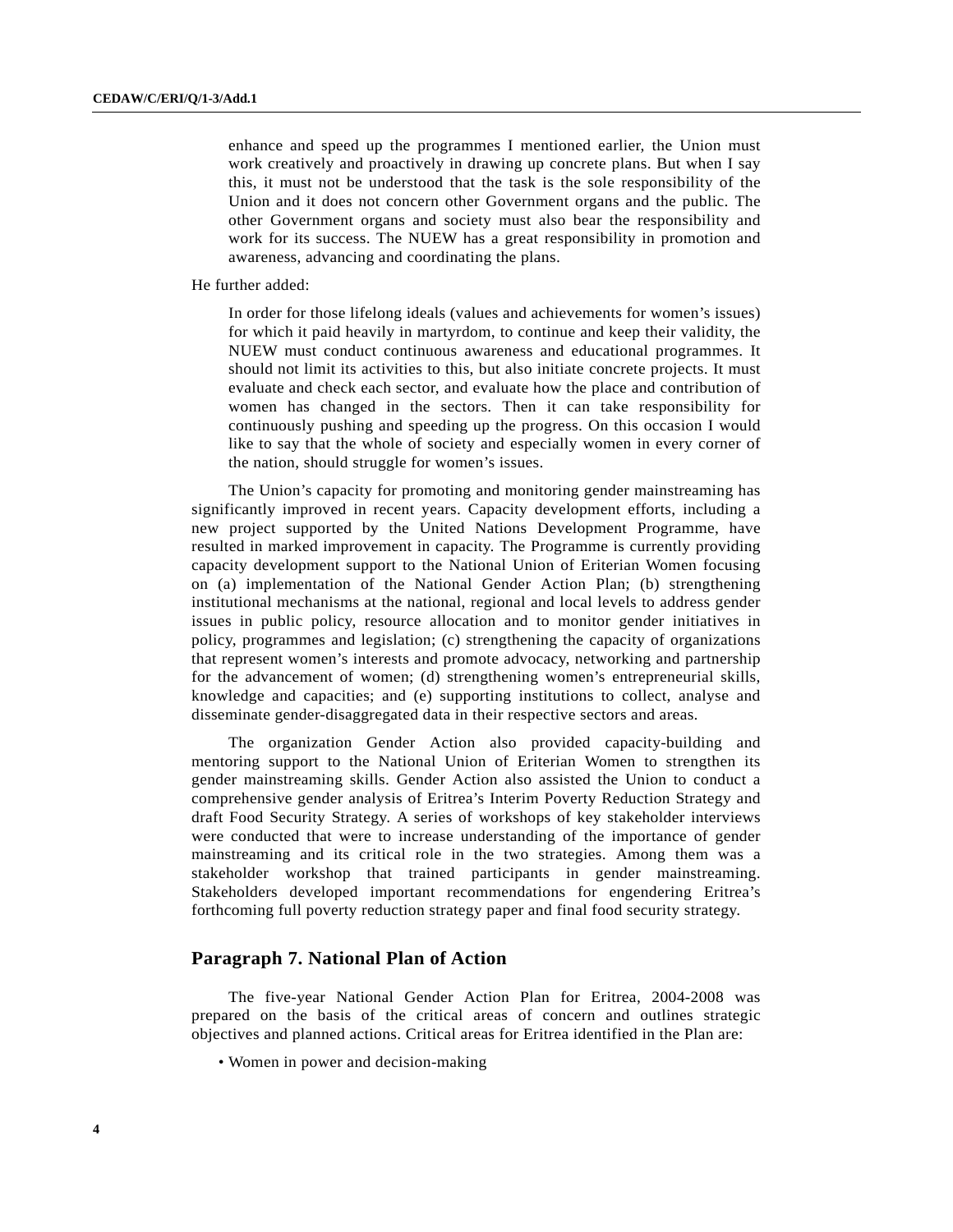- Education and training of women and girls
- Women and health
- Economy, poverty and the environment
- Human rights, violence and women in situations of armed conflict.

The Plan of Action was prepared in harmony with the norms and provisions of the Convention on the Elimination of All Forms of Discrimination against Women. All strategic objectives and planned actions are in step with those provisions. The following examples explain that:

Strategic objective 5.1.1: Improve the deficiencies in human rights laws for women.

Actions to be undertaken:

(a) Identify, research and advocate for legislation for improving women's rights in Eritrea, especially harmonization of domestic laws with the Convention on the Elimination of All Forms of Discrimination against Women;

(b) Undertake activities that enable reform of gender-neutral laws and create awareness about them.

Strategic objective 5.2.2: Strengthen the implementation and monitoring of international and regional human rights instruments and enable females and males to know how to use them.

Actions to be undertaken:

(a) Design awareness-creation activities and disseminate information about the Convention and the Convention on the Rights of the Child, to all actors;

(b) Simplify and translate the above-mentioned human rights instruments in clear and understandable language formats;

(c) Train legal and paralegal personnel to strengthen the use of human rights instruments.

The Plan will be updated by the end of 2005 to further sharpen the actions proposed and make them more realistic and implementable.

### **Article 4**

### **Paragraph 8. Affirmative action in the national action plan, including gender policy**

Section 2, Guiding principles, of the draft Gender Policy states that, "special measures (affirmative action) shall be taken to correct long-standing imbalances and inequalities between men and women. These are temporary measures aimed at creating a fairer environment for women to reach a stage where they would be able to compete on an equal footing".

Under section 4.2, Political empowerment, the draft policy document further states that: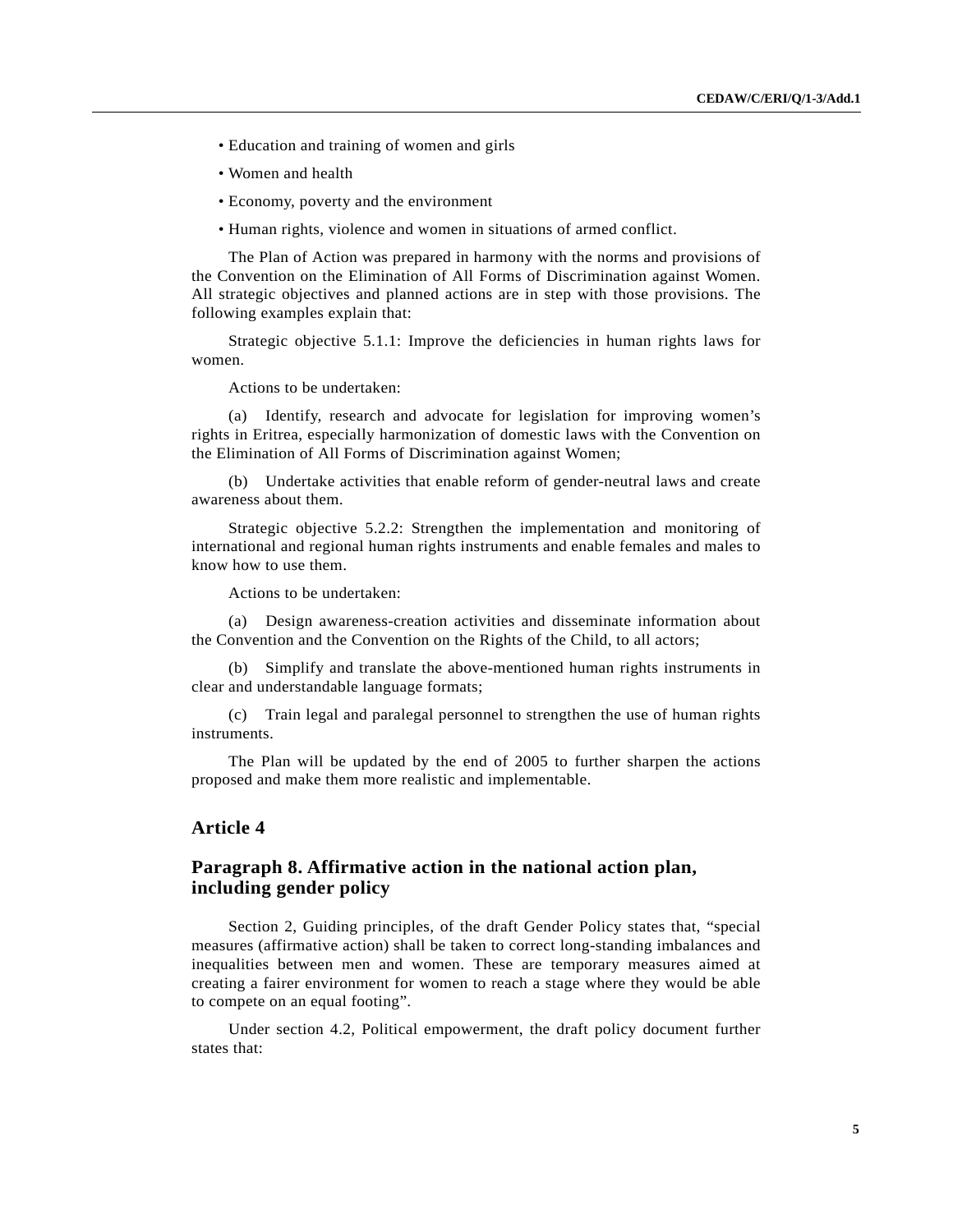- To remedy the disadvantaged socio-political base from which Eritrean women have started, it will be necessary to take affirmative action aimed at encouraging their political participation.
- Affirmative action includes reserving seats for women in elected legislative bodies, at all levels, ensured by the relevant laws.

Under section 5, Strategies — the following is provided:

As indicated under the section "Guiding principles", a policy of affirmative action shall be applied, as appropriate, to promote women's access to education, skills training, employment, credit and other resources with a view to remedying women's disadvantaged position. As a temporary measure, however, such policy would be discontinued, in any particular sector or area, when it would have achieved its aim — that is, at a stage where women would be able to compete on an equal footing in that sector or area.

The same section specifies entry points for integrating gender concerns in legislation, policies and programmes, including affirmative action measures.

As indicated in our report on the implementation of the Beijing Platform for Action (2004), Eritrea's strategy is to pursue gender mainstreaming side by side with women-specific programmes. In addition to a wide range of programmes and projects aimed at enhancing women's access to, inter alia, productive resources and skills training, the limited affirmative action initiatives, pertaining to quotas in legislative bodies and admission rates to certain education institutions, are part of the strategy.

Another official document where the need for affirmative action for women is stipulated is the interim poverty reduction strategy paper mentioned above. It states:

Through direct affirmative action and other measures the poverty reduction strategy paper resolves to enhance women's participation in the political, economic and social spheres and pledges to make women both active participants in and target beneficiaries of the poverty reduction activities outlined in the strategy.

The interim poverty reduction strategy paper further specifies measures to improve women's access to employment openings in both the public and private sectors, as well as to enhance their opportunities to access land, financial credit and skills-training services.

### **Article 5**

#### **Paragraph 9. Culturally entrenched stereotypes**

Under strategic objective 4.1.3, the national gender action plan states the following:

Strategic objective 4.1.3: Establish a programme to address and eradicate the cultural and traditional constraints that affect women's well-being and gender equality.

Actions to be undertaken: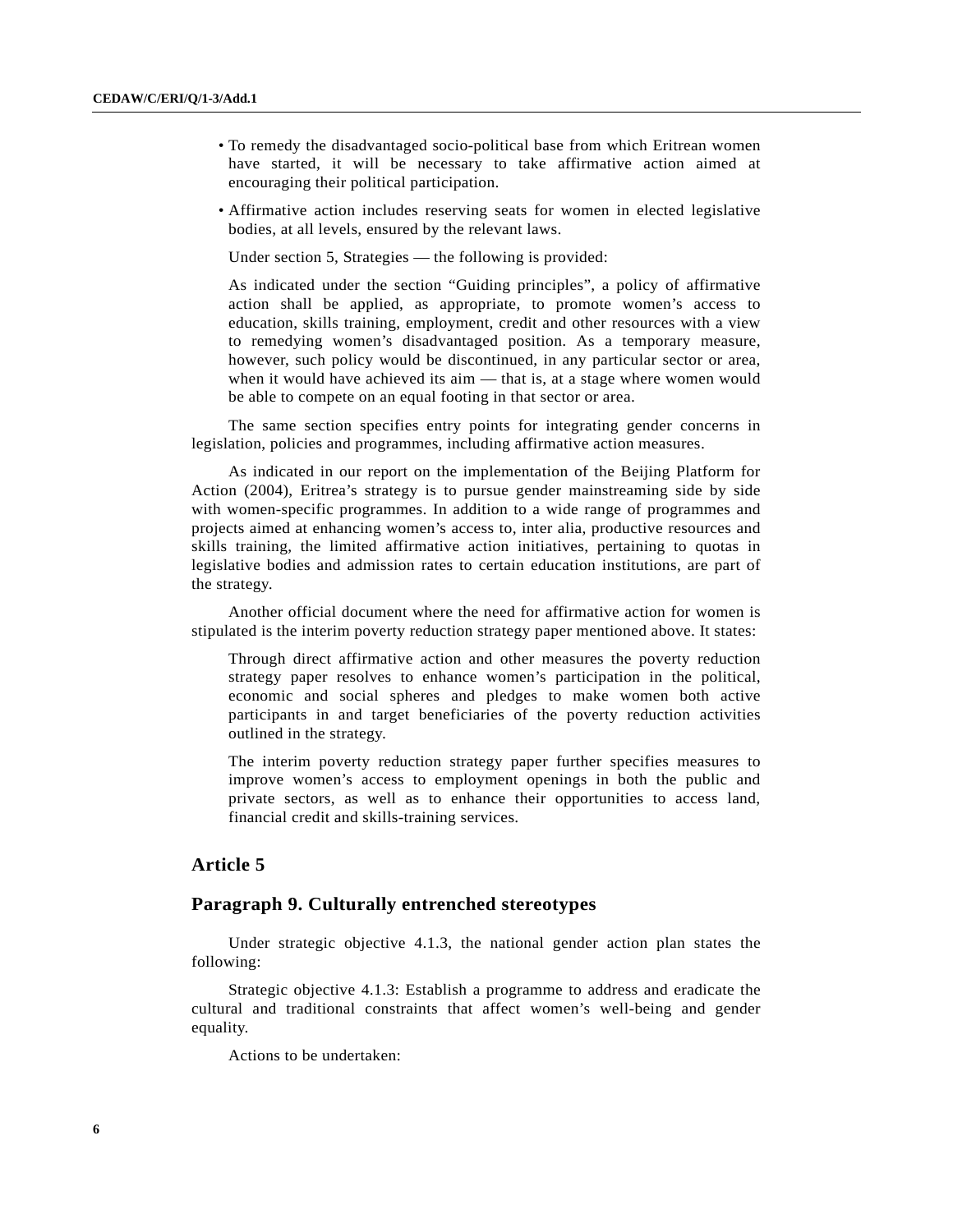(a) Carry out research to identify the persistent negative and cultural practices that affect women's economic capability;

(b) Develop an advocacy tool to popularize information on negative cultural and traditional practices;

(c) Establish a public education programme to change negative traditional stereotypes.

One of the active fronts in that regard is education. The Ministry of Education attempts to sensitize all teacher trainees in gender issues. Its new sector policy also resolves to review the curriculum and teaching materials with a view to making them more gender-sensitive (also refer to our response to para. 16 below).

#### **Paragraph 10. Violence against women**

Due to the lack of a well-developed mechanism for collecting data, detailed information on the form and extent of violence against women is not available. As far as the statement in our report is concerned, it is mainly focused on female genital mutilation, which is practised throughout the country and which we were trying to underline.

#### **Paragraph 11. Rape**

No legislation has yet been issued with respect to combating the issue of avoidance of prosecution of rapists through subsequent marriage with the victim.

#### **Article 6**

#### **Paragraph 12. Trafficking**

Women's trafficking is not an issue in Eritrea and, therefore, no cases could be traced in the records of courts or other law enforcement bodies. A slight concern exists, however, with regard to Eritrean women travelling for work to other countries, especially in the Middle East. Personnel of Eritrean diplomatic missions in the concerned countries are briefed on pertinent legal and protection issues.

### **Article 7**

#### **Paragraph 13. Women in political and public life**

A recent major initiative is the unprecedented representation of women in the local judicial structures. In the elections for community courts conducted in 2003, 20 per cent of the elected community court judges were women. That is a major step in a country where traditional/village judges were, hitherto, 100 per cent male. Also, significantly, women make up 15 per cent of all central judges elected.

In 2003, the National Union of Eritrean Women organized a workshop on women and the law in which experts from the subregion of East Africa participated. The focus was on the Eritrean context with lessons shared across the subregion. The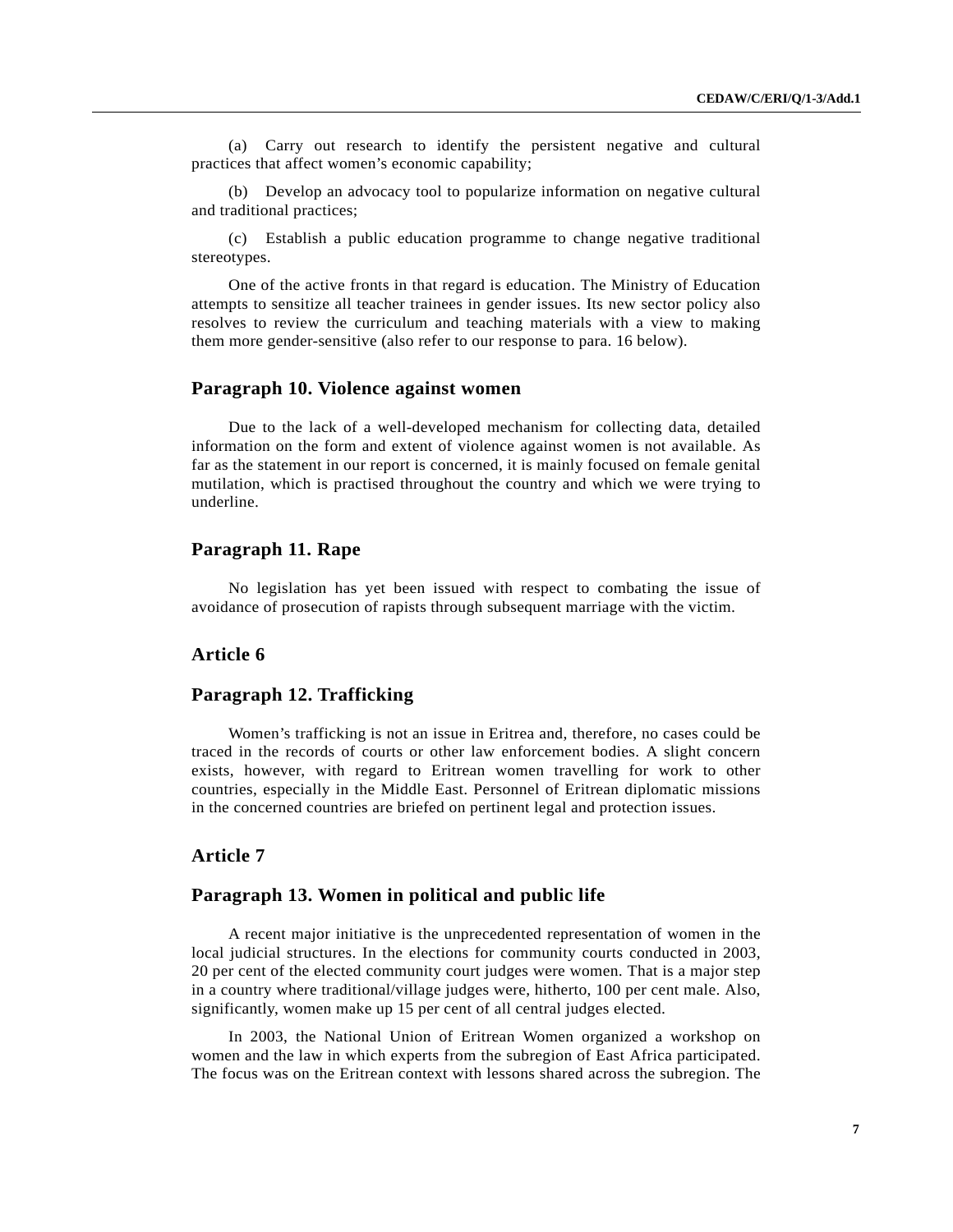workshop's recommendations were passed, among others, to the legal reform committee for its consideration. The Ministry of Justice was among the participants and has already proceeded to implement some of the key recommendations. They include: (a) stipulation of the requirement to reserve one seat (out of three) in the community courts countrywide; (b) expansion of the legal literacy programme; and (c) introduction of mobile courts with a view to improving access to the most remote areas.

In the latest regional legislative elections conducted in 2004, 28 per cent of all elected lawmakers were female. In the Central Region, the proportion is 34.3 per cent. Of the six regional assembly chairs/speakers one is a woman, while the secretary of another regional assembly is also a woman.

Advancement of women and ensuring gender equity in governance are among several areas identified (by Government and United Nations partners) in the 2005 common country assessment, which will receive support from the United Nations system in the new United Nations Development Assistance Framework process. The envisaged assistance will include, inter alia, prioritizing pro-poor and gender responsive budgeting approaches (refer to annex II for additional data).1

### **Article 8**

### **Paragraph 14. Representation in international affairs of the country**

Apart from the overall drive to improve the conditions that help women to be more competitive, as well as the general policy to open up higher positions to women, there are no particular initiatives, at present, to address women's representation in international affairs.

### **Article 10**

**\_\_\_\_\_\_\_\_\_\_\_\_\_\_\_\_\_\_**

#### **Paragraph 15. Education**

With respect to gender equality in education, Eritrea had made remarkable progress until the 1998 border war. As the Millennium Development Goals Report, 2005 found, the ratio of girls to boys at the elementary, middle and secondary levels had reached 80, 84 and 65 per cent, respectively, by 1993-1995. The comparable figures for 2001-2003 were 81, 80 and 57 per cent, respectively. Refer to annex I for  $details<sup>1</sup>$ 

The Government, with the support of the development partners, has prepared an Education Sector Development Programme to guide, scale up and accelerate developments in the sector. In the context of that programme, the Government is redoubling its efforts to achieve universal primary education and gender equality at all levels of education as called for under the Millennium Development Goals.

<sup>1</sup> Annexes referred to herein are to be submitted to the Committee on the Elimination of Discrimination against Women.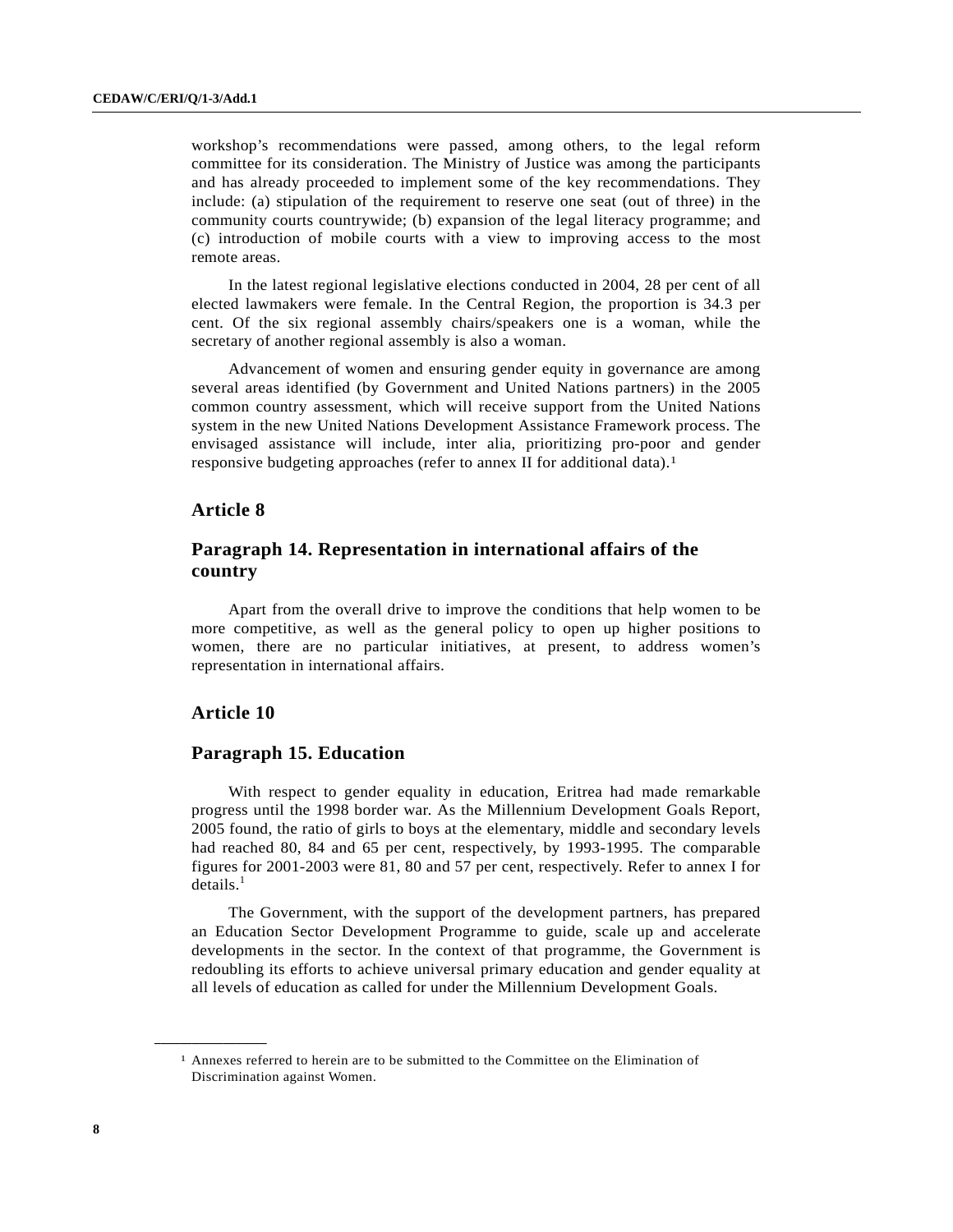The Education Sector Development Programme document of April 2005 outlines the main strategic elements to advance girls' and women's education as follows:

- Raising gender awareness of communities is the key to successful mainstreaming of gender education;
	- Undertake training and mobilization campaigns for communities;
	- Prepare gender-awareness materials to sensitize communities and teachers about gender issues in general and sociocultural practices that hamper the participation of girls and women in education;
	- Strengthen relations between schools and communities through devolution of responsibilities of school management to the school and community level.
- Reviewing the national curriculum and teaching materials, in both general education and teacher training, to make them more gender sensitive; and accelerating integration of reproductive health education in the curriculum;
- Increasing the number of female teachers in schools by expanding female enrolment in teacher-training institutions;
- Opening boarding schools and hostels for girls in remote areas, as well as for nomadic and semi-nomadic communities;
- In particular, ensuring that girls enter first grade at the proper time (age 7) and progress normally through the system;
- Expanding opportunities for women in non-formal education including adult education and skills training;
- Improving the collection and production of sex disaggregated data on education and enhancing gender-based research and monitoring of progress towards Education For All Millennium Development Goals.

In addition, to the extent that resources permit, the Government will:

- Provide guidance and counselling services to help girls overcome problems that affect their education;
- Provide girls from low-income families with financial support as an incentive to compensate for the opportunity cost of their attendance;
- Conduct extra tutorial classes in core subjects for girls in need of support.

The Government is taking active measures to address the inequity, including scholarships for girls, bringing classrooms nearer to communities and building hostels for girls.

The Education Sector Investment project, a major programme funded by the World Bank, is expected to make significant impact. The project will contribute to equitable educational opportunities for girls and other disadvantaged groups by expanding access to basic and elementary schools, especially in rural and disadvantaged areas, reduction in travel distance to schools, the recruitment of qualified female teachers, introduction of pedagogical approaches sensitive to gender and culture, piloting incentives for girls and other disadvantaged children and strengthening the Mai-Nefhi Institute of Technology. A teacher-training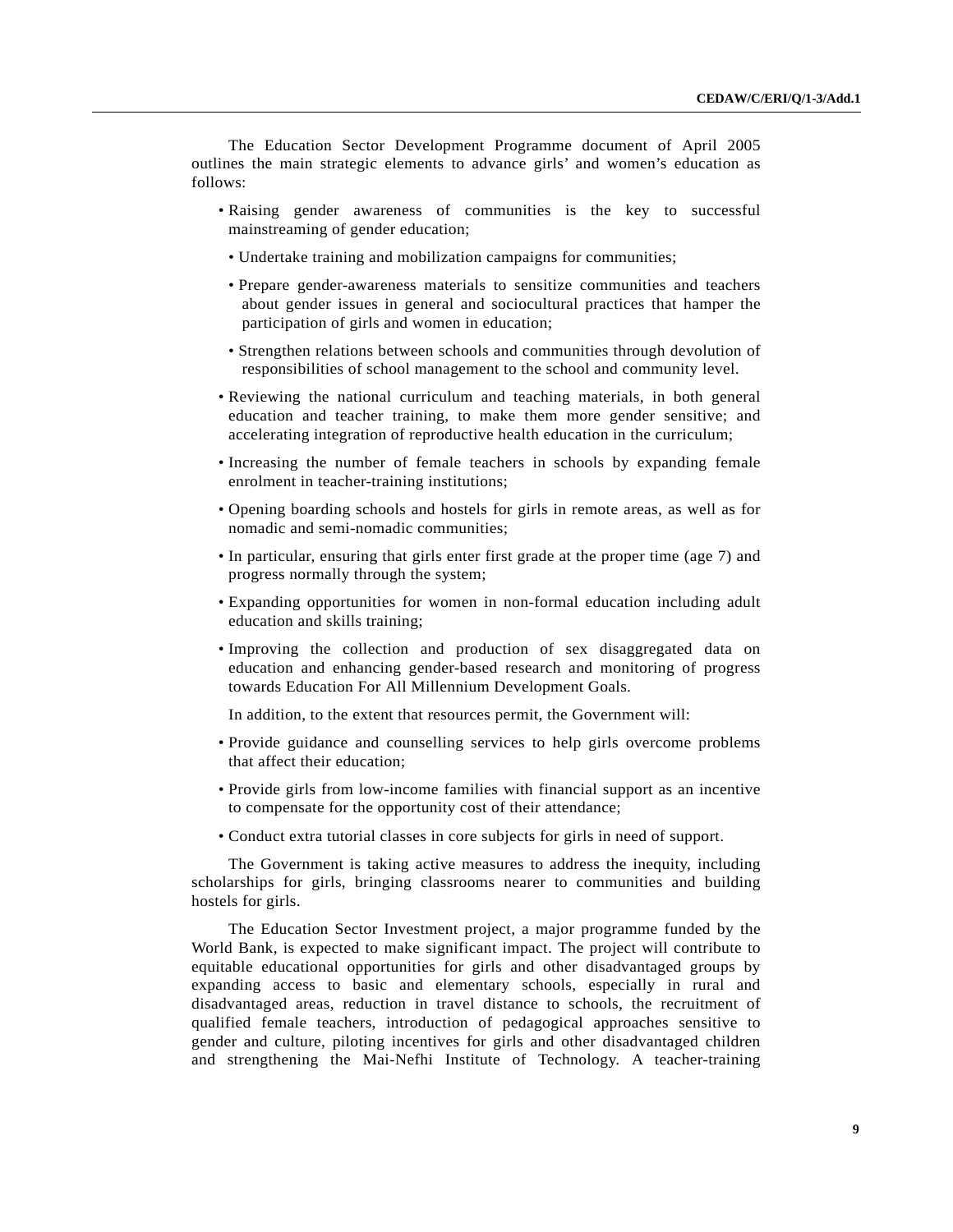programme in the Institute exclusively serves teacher trainees from marginalized, ethnic minority and nomadic groups.

One key area where the National Union of Eritrean Women and the Ministry of Education (as well as local government authorities) are closely collaborating is the national literacy campaign. Between 1997 and 2003, of the 249,000 adults who participated in the campaign, over 143,000 completed the programme. In the period mentioned, 132,000 adult women became literate (Ministry of Education, 2003). The completion rate for females was markedly higher (71.3 per cent) than for males (about 48.4 per cent). Another positive aspect of the programme was its steadily incremental enrolment, from 11,500 in 1997-1998 to 56,780 in 2002-2003. In 2002, the programme, in which more than 90 per cent of the participants are women, received the International Reading Association Prize from the United Nations Educational, Scientific and Cultural Organization (UNESCO) (see annex III for further information on this topic). $<sup>1</sup>$ </sup>

### **Paragraph 16. Stereotypes in education**

The Ministry of Education, through its Supervision, Examination and National Assessment Division and in collaboration with other partners, is currently implementing community sensitization and mobilization activities to promote the education of girls and other disadvantaged children. Funds allocated for that subcomponent will support the continued implementation of the Ministry of Education's programme which includes: carrying out sensitization and community mobilization campaigns in all 57 subregions, with particular attention to the lowland areas where the participation of girls and children from ethnic minority and nomadic groups is low; development of gender-sensitive and equitable (pro-poor) communication activities; community mobilization, including harnessing support of prominent figures and local and religious leaders; and capacity-building at the local level.

The Asmara Teacher Training Institute also attempts to highlight gender issues in all its curricular work with students.

### **Article 11**

#### **Paragraph 17. Economic participation, employment opportunities**

Because so many men were mobilized for national defence in recent years, more and more women are now occupying jobs previously held by men, particularly in the construction sector. That also means that a large number of women are presently the heads of their households.

Actively encouraging more women to join vocational training programmes is one of the priorities of several ministries, including the Ministries of Agriculture, Tourism, Education, Health, Trade and Industry and Defence.

The concerned Ministries, in collaboration with the National Union of Eritrean Women, have been actively promoting their participation, including by assigning large quotas. In some programmes the majority of participants were women (for example: tourism industry trainees — out of the 780 trainees in the last five years,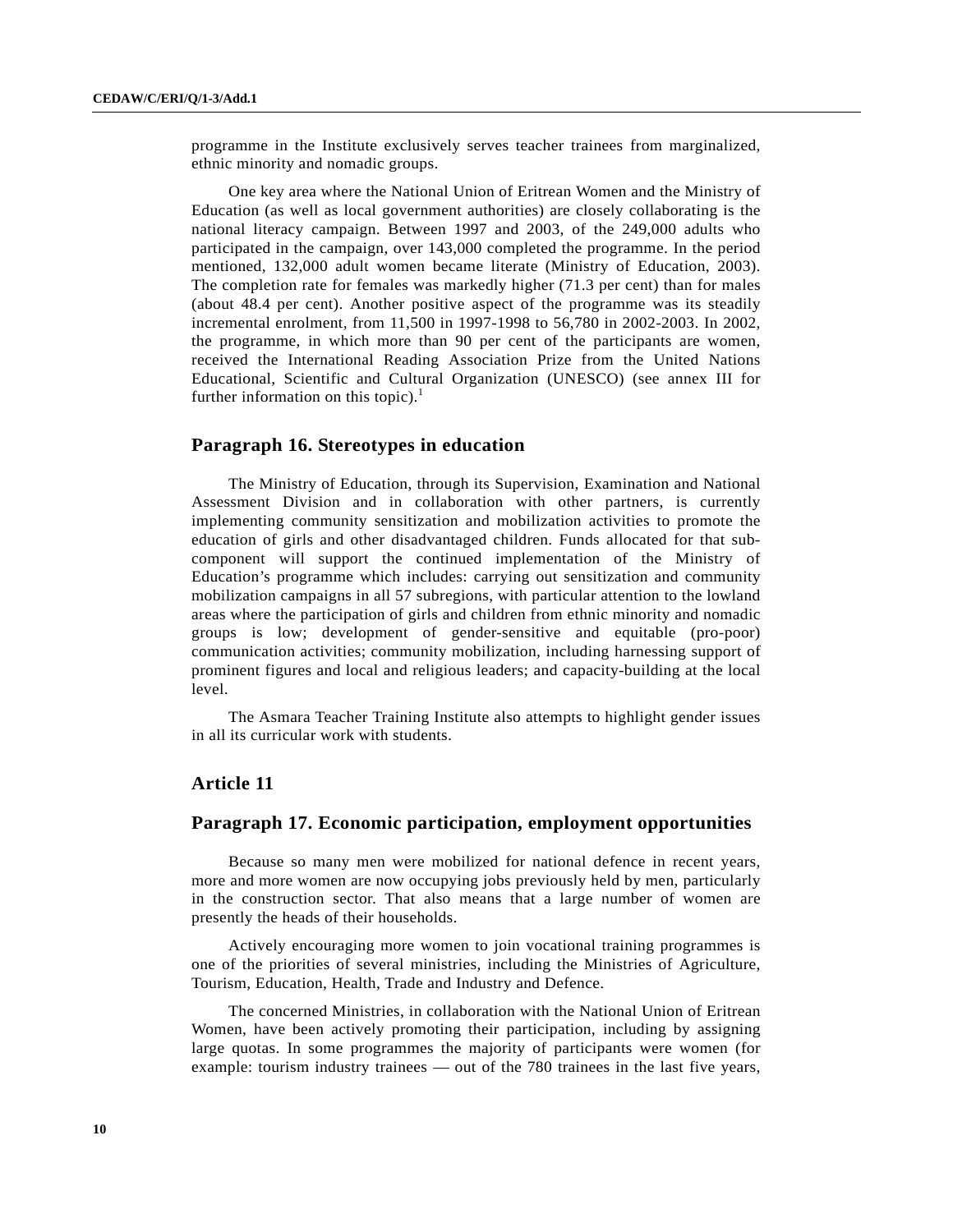87 per cent were women). Out of all 2,600 graduates in health-related professions between 1991 and 2003, 44 per cent were women. In other sectors their participation was less but still significant.

The Ministry of Trade and Industry has also been a key provider of training to women, focusing on traditional industries. Over 500 women were trained in 2005 in traditional textile weaving techniques. Another project for training women in claybased crafts is under way.

#### **Paragraph 18. Participation in the informal sector**

The issue of the informal sector in Eritrea is somewhat different from most developing countries. Most businesses, however small and peripheral, are registered and licensed. They are, therefore, not "informal" in the strict sense. It therefore makes more sense to speak in terms of the size/value of the business.

About 30 to 40 per cent of all micro, small and medium enterprises in Eritrea are owned by women. They account for about 66 per cent of businesses in the manufacturing sector (in particular, brewing of local drinks; basket, mat and broom making; and the production of juices). Forty per cent of businesses in the trade sector (small hotels and guest houses, petty trade, tea houses and retail) are women owned, as well as 25 per cent of service-oriented businesses (hair salons, hair braiding and rental services). In addition, 40 per cent of all employment in micro, small and medium enterprises is in female-owned enterprises, which tend to be smaller than those owned by men.<sup>2</sup>

#### **Paragraph 19. Labour, women in the workplace**

The Proclamation is now in full effect. The National Confederation of Eritrean Workers has conducted a series of workshops and publicity programmes to familiarize workers with the provisions of the new Proclamation. One of the Confederation's organs is the Committee for Working Women, which took an active part in those campaigns. The presence of women in the councils and executive bodies of all five federations making up the Confederation was also of help in that respect.

The Confederation's Committee for Working Women also organizes training courses in leadership and labour rights and skills training.

More coordinated work by the Union and the Confederation is, however, needed to address working women's special issues.

### **Article 12**

**\_\_\_\_\_\_\_\_\_\_\_\_\_\_\_\_\_\_**

#### **Paragraph 20. Maternal mortality**

The overall facility-based maternal mortality rate has decreasing trends (see figure below) although it fluctuates from year to year. Out of the total women admitted (2,402) in health facilities for pregnancy and labour-related problems, 2.4 per cent

<sup>2</sup> Gerde Heyde, *Women's Employment and Microenterprise in Eritrea* (2001).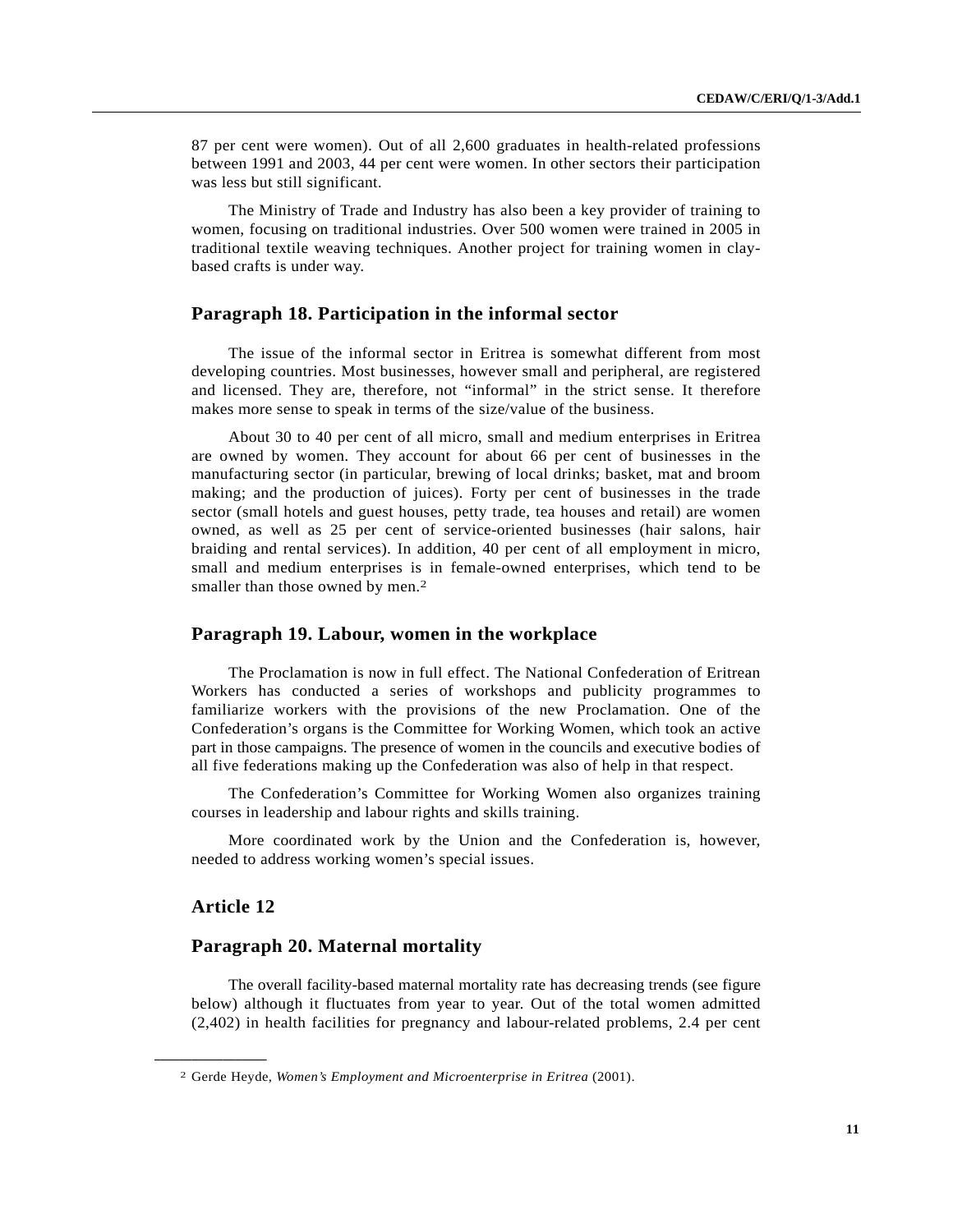died which is within the acceptable range (5 per cent). If we could record all women with pregnancy complications, the death rate would be higher than this. It is therefore essential to make more effort to further increase the delivery service coverage.



**Facility-based maternal mortality rate (MMR) per 100,000 live births**

The Ministry of Health has been working to increase the accessibility of delivery services to the community by increasing the number of health facilities, training and assigning midwives and other health workers. Traditional birth attendants have also been trained to assist women in labour at home and refer any abnormal situations beyond their capacity.

Despite all the combined efforts to improve maternal health, the proportion of assisted deliveries by health workers in Eritrea is still one of the lowest. However, it is encouraging to see the consistent increase in the proportion.

According to the 2002 Demographic and Health Survey findings, the proportion of assisted deliveries was 28 per cent, showing a 33 per cent increase from that of the 1995 Survey (21 per cent). The Health Management Information System report also shows a 21 per cent increase in 2002 (23 per cent) from 1998 (19 per cent). In 2003, the proportion of assisted deliveries was 25 per cent higher by 19 per cent from that of 2002. (Refer to annex I, section on maternal mortality rate).<sup>1</sup>

The following information is taken from the 2004 Ministry of Health report:

Maternal and child health care has been one of the priorities of the Ministry of Health.

As a result of the combined efforts of the Ministry and other partners to improve maternal and child health, significant improvements are being achieved in increasing the number of antenatal attendants, deliveries attended by health workers, immunization coverage for both women and children and reducing infant and child mortality rates (Demographic and Health Survey, 2002). The routine information system also indicates similar improvements.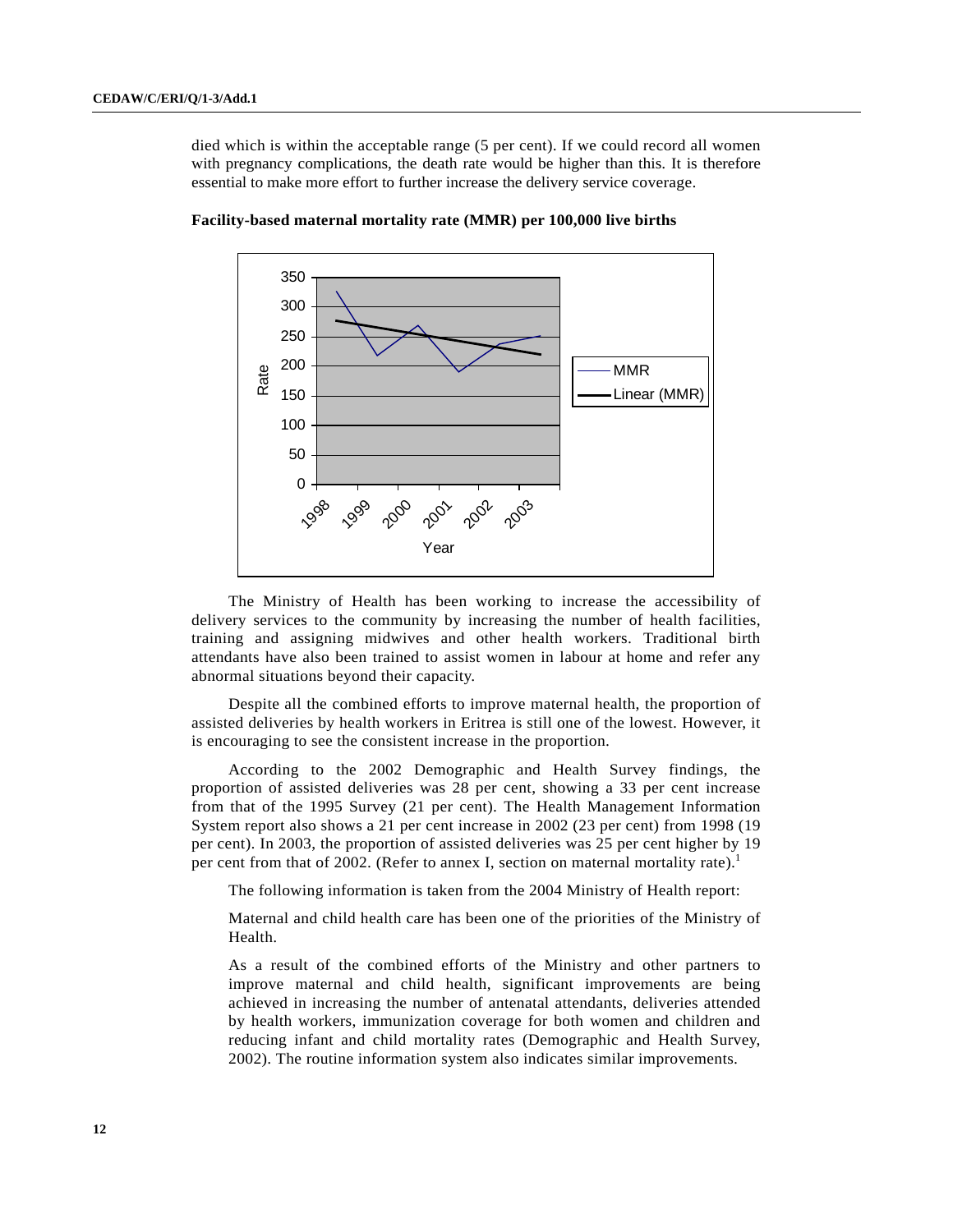Antenatal care, delivery services, immunization services, family planning and nutrition services are some of the activities directed to maternal and child health care. Moreover, the Ministry is taking different initiatives such as safe motherhood and the integrated management of childhood illnesses, as strategies to further improve the health status of women and children.

Antenatal, delivery, and immunization services coverage has increasing trends. Parallel to that, facility-based maternal and child deaths have decreasing trends that may indicate the improvement in quality of case management.

#### **Paragraph 21. Female genital mutilation**

Female genital mutilation is not outlawed for fear that the practice would simply go underground, with potentially more damaging consequences. The national strategy is, therefore, to focus on education and awareness-raising.

Through patient campaigning based on a long-term strategic view, the National Union of Eritrean Women, together with partners, is resolved to fight female genital mutilation. Indeed, in line with its advocacy approach of focusing on one particular area each year, or each period, female genital mutilation was the primary area of focus for the Union in 2004. An important ally in the campaign is the National Union of Eritrean Youth and Students, which also has combating female genital mutilation as one of its main programme areas.

A strategic plan is currently in force. A task force was set up in 2005 to revise/update the strategic plan to fight female genital mutilation in Eritrea. Chaired by the Ministry of Health, and with the National Union of Eritrean Women serving as the secretariat, the task force also includes representatives from the Ministry of Education, the Ministry of Labour and Human Welfare, and a number of nongovernmental organizations, including the National Union of Eritrean Youth and Students.

In its campaign against female genital mutilation, the Government has enlisted religious and community leaders. Because most of those who practice female genital mutilation/female genital cutting believe it is a religious requirement, Muslim and Christian leaders explain that it is not a part of either religion.

The National Union of Eritrean Women teaches midwives about the harmful health effects of the practice.

The Ministry of Health is the primary organization responsible for eliminating these practices. It provides in-service training to all primary health care coordinators from each zone on female genital mutilation/female genital cutting and provides each zone with training materials such as visual aids and documents about the practice.

There is evidence that the population's awareness of the harmful effects of female genital mutilation is increasing. In the 2002 Demographic and Health Survey for example 48.7 per cent of women supported discontinuing female genital mutilation as opposed to only 38.4 per cent in the 1995 Survey. Opposition is particularly high among women with secondary or higher education (81 per cent). The percentage of women who had experienced circumcision (all types) also fell from 94.5 per cent to 88.7 per cent between the two surveys.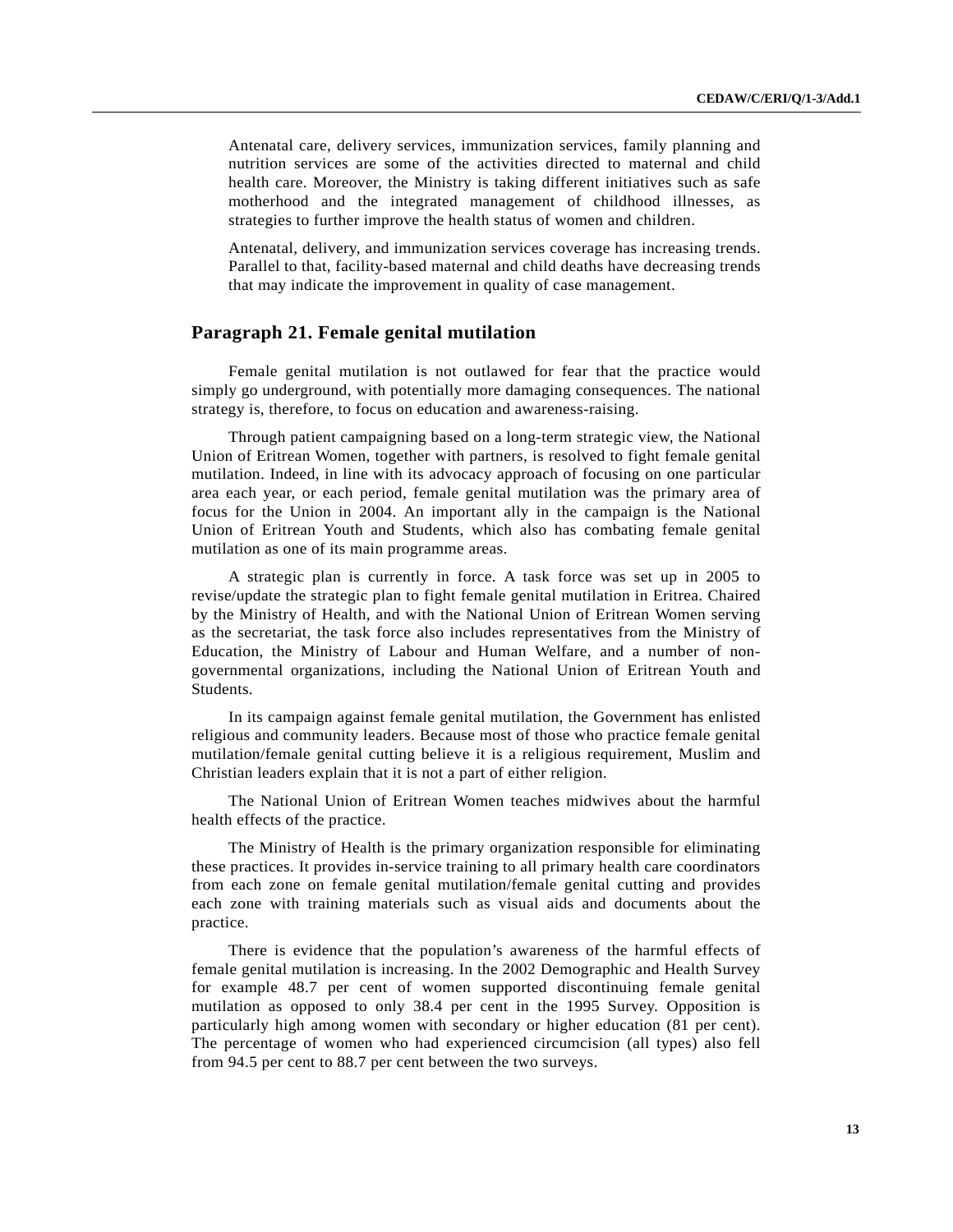According to the 2002 Survey, 63 per cent of women in Eritrea report having at least one of their daughters circumcised. That is consistent throughout the country, with little difference between urban and rural areas. Mothers' educational level appears to be a major influence on the likelihood of a daughter being circumcised, 68 per cent of the daughters of uneducated mothers are circumcised compared to 40 per cent of daughters of women with at least some secondary education. While it is encouraging to note that overall, for every age group, the level of circumcision among daughters is lower than that among mothers, 17 per cent of mothers who have not undergone circumcision report having at least one daughter circumcised.

### **Paragraph 22. Family planning**

Exposure to family planning information increased from 36 per cent in 1995 to 50 per cent in 2002, accompanied by a corresponding slight increase in use of contraceptive methods.

To further boost its activities in that area, the Ministry of Health has now prepared a draft sexual and reproductive health policy.

Expanding projects that aim at safe motherhood (increasing antenatal/family planning service provision and coverage, clean and safe delivery, emergency obstetric care assessment and increasing access to a choice of safe and appropriate family planning knowledge and services for adolescents) are among the proposals in the national gender action plan.

### **Paragraph 23. Programmes to combat HIV/AIDS**

The National Union of Eritrean Women actively participated in the preparation of the national strategic plan to combat HIV/AIDS and the HIV/AIDS, malaria, sexually transmitted diseases and tuberculosis programme, supported by the World Bank and The Global Fund to Fight AIDS, Tuberculosis and Malaria. The Union is also a key partner in the implementation of a large number of activities in the National Strategic Plan.

One of the above-mentioned programme's objectives in the area of reproductive health is to "support a set of evidence-based interventions which aim at reducing maternal and neonatal mortality as well as reducing gender-based harmful traditional practices".

The programme is designed in a way that "pays close attention to social issues with a renewed focus on (a) gender (with emphasis on female genital mutilation and the vulnerabilities of sexually transmitted diseases); (b) the risks associated with active and demobilized soldiers; and (c) mobile populations (both seasonal and cultural)".

Furthermore, the programme will contribute to analyses of the risks, vulnerability and impact of HIV/AIDS to identify gender disparities that perpetuate the risks of HIV infection and vulnerability to the negative socio-economic impact of AIDS. It would promote the just and fair distribution of resources, efforts and interventions to protect women, men, youths and children and ensure the socioeconomic rights of every individual.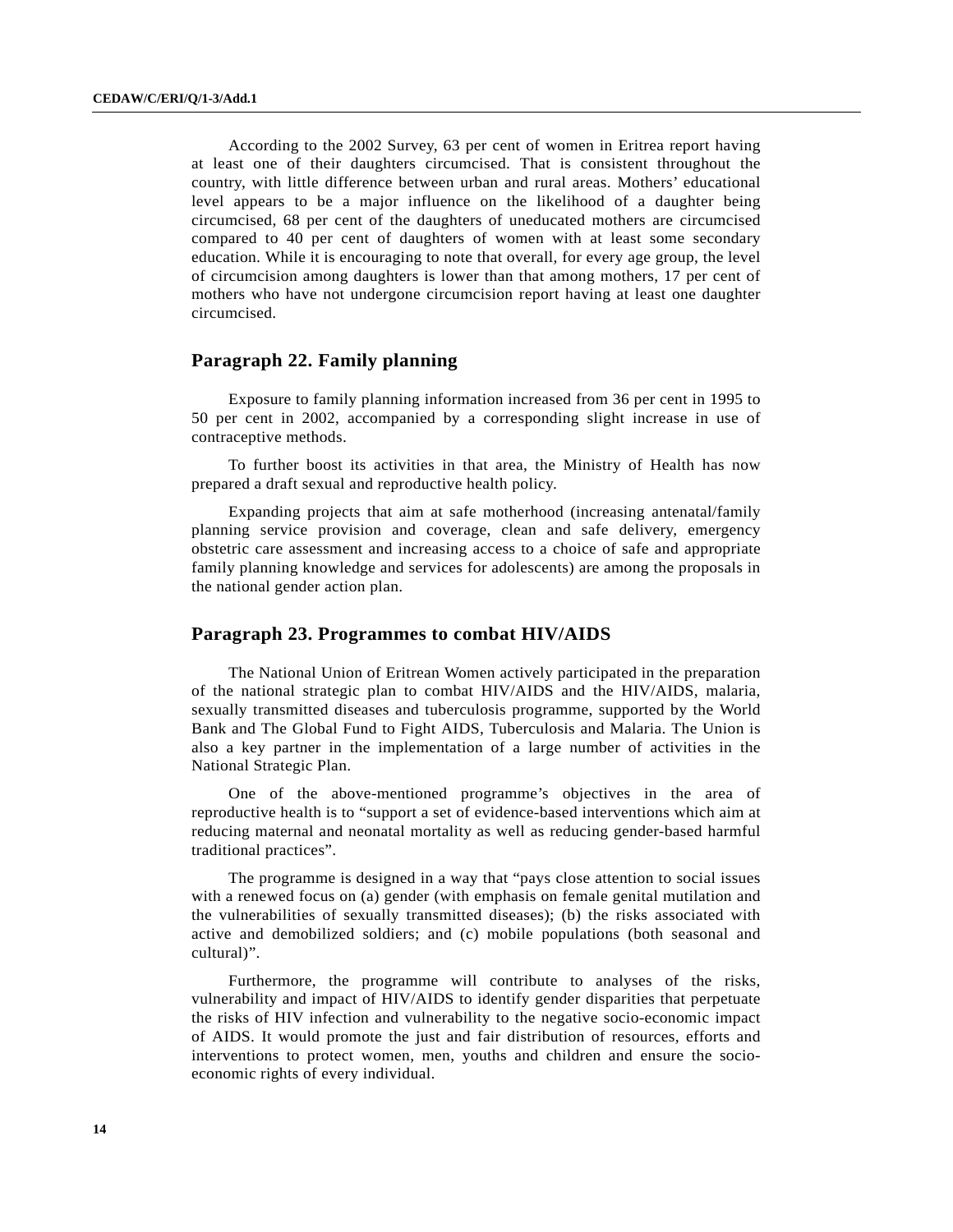Community subprojects would be planned and managed according to general principles that include: "Working towards greater social and gender inclusion with explicit socially-inclusive and gender-sensitive approaches built into social mobilization modalities."

Furthermore, the programme would build a database of community subprojects that would be disaggregated by gender, among other variables.

#### **Article 13**

#### **Paragraph 24. Microcredit, entrepreneurship**

The major microfinance programmes in Eritrea are those run by the Eritrean Savings and Credit Programme, formerly a component of the Eritrean Community Development Fund, and the schemes run by the non-governmental organization The Agency for Cooperation and Research in Development. There are also smaller schemes run by other non-governmental organizations and some ministries.

The National Union of Eritrean Women has been running a number of microcredit and savings programmes of which two are currently active in the central Ma'akel central and southern Debub (Debub) regions. The Union scheme attempts to reach extremely remote areas and to support vulnerable women.

It has also implemented projects for the improvement of the quality and marketability of traditional women's handicrafts. In one such project, women from various regions were trained as trainers of quality handicrafts.

One component of the Integrated Industrial Development Programme for Eritrea, prepared with United Nations Industrial Development Organization support, is the development of micro, small and medium enterprises with focus on women and rural industrialization. While limited activities of the component have been initiated, its full implementation is awaiting funding.

With the emphasis on the integration of women and rural industrialization, this component provides for the introduction of mechanisms such as a village industrialization programme, development and upgrading of women's technical skills and entrepreneurship, microcredit schemes for women entrepreneurs in remote areas and industrial business development services to strengthen the structure of the private sector.

### **Article 14**

### **Paragraph 25. Eritrean Community Development Fund impact on rural women — evaluation done? Results?**

A beneficiary impact assessment was conducted and a project completion report prepared in 2001. The following are some of the findings:

Women's access to projects has been found to be equal to that of men irrespective of their economic and sociocultural background, despite traditional cultural impediments. In fact, Fund projects have created favourable conditions to improve their social and economic status through employment and income creation,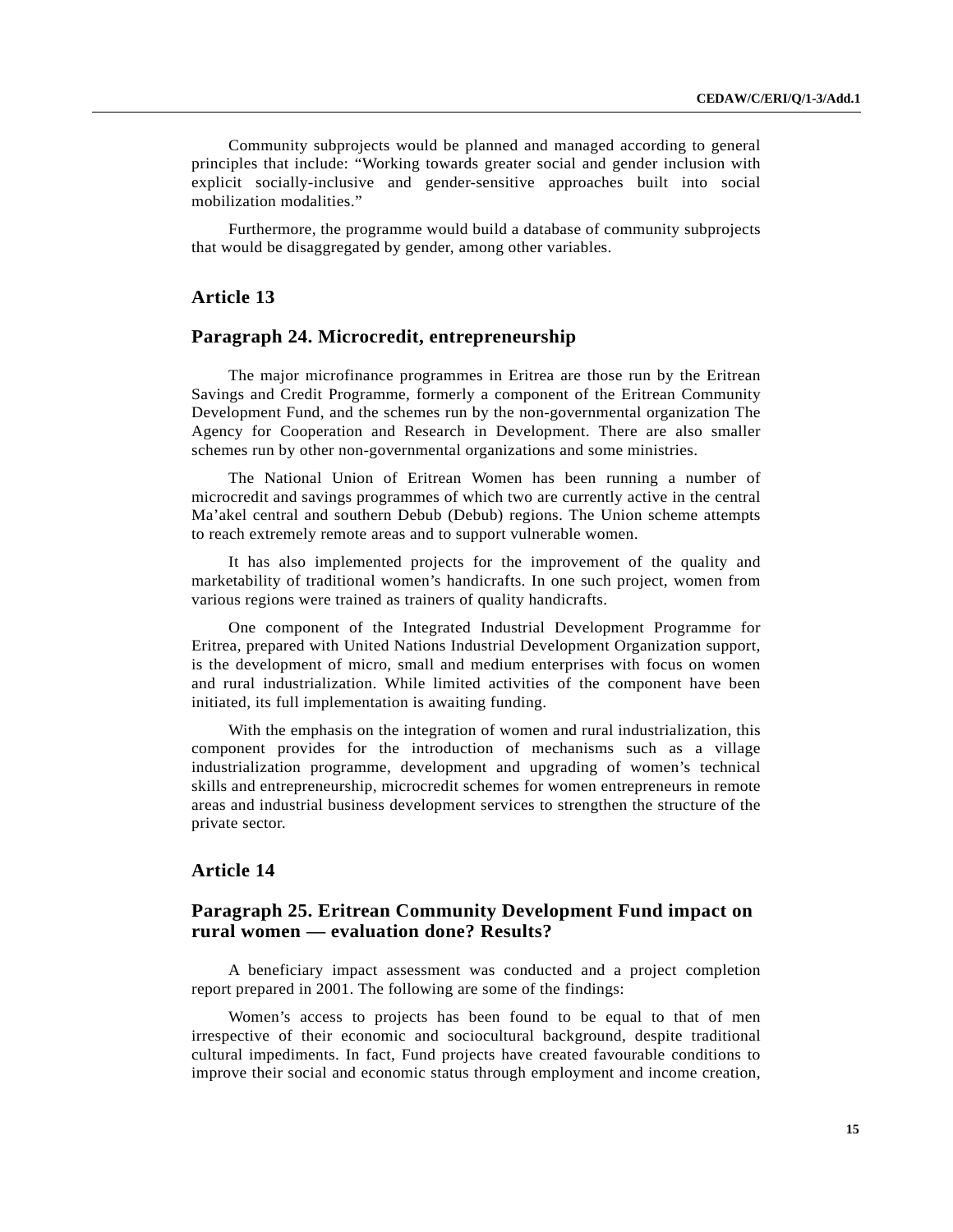time saved, reduced burden, positive attitude and perception towards basic services such as education and health.

Although the participation of women in the credit and saving scheme is still low, those who have properly utilized loans have managed to improve their livelihood. Some women interviewees have indicated that because of their success with previous loans, they have now greater self-confidence and a sense of independence. The key role played by some women members of village bank committees in the management of credit and savings operations has contributed to increased respect by colleagues and clients, which in the long-term is expected to improve the status of women in the communities.

Overall some 1,150,000 individuals benefited from the programme's interventions over a period of five years (1996-2000) at an average investment per capita of about US\$ 23 (World Bank, 2002). Among the programme's results were the following:

**Education**. Access to school facilities for about 375,000 children at the primary, middle and secondary levels, of whom 48 per cent were girls;

**Health**. Improved access to health facilities and health-care services for at least 180,000 individuals, of whom over 50 per cent were women;

**Rural water supply**. Increased access to safe drinking water for at least 210,000 individuals, significantly reducing the burden on women;

**Savings and microcredit**. 11,800 individuals benefited from the scheme, of whom 37 per cent were women. Average household income increased by 20 per cent.

Women also benefited from new rural market infrastructures, representing 80 per cent of the more than 1,000 beneficiaries involved in small-scale trading activities.

Thirty-seven per cent of the beneficiaries of the savings and microcredit programme are women, comprising female-headed households, former (demobilized) combatants, women returnees and internally displaced people. Evaluation of the programme revealed that improvements in their lives were noticeable, as they were able to sustain themselves economically and introduce a change of life in their respective families. The programme has also enabled women to join the informal sector by involving themselves in various economic activities such as poultry, dairy milk supply and small trades. Refer to annex VI for further information. $<sup>1</sup>$ </sup>

#### **Paragraph 26. Access to land**

Eritrea's 1994 Land Proclamation was a major piece of legislation as far as women's right to land ownership is concerned. Entrenched traditional attitudes, however, have been slowing women's access to land. To counter them, the National Union of Eritrean Women has been focusing on the issue as part of its advocacy programmes. In 2002, for example, 50 legal officers from various parts of the country were trained to advocate for women's right to land ownership.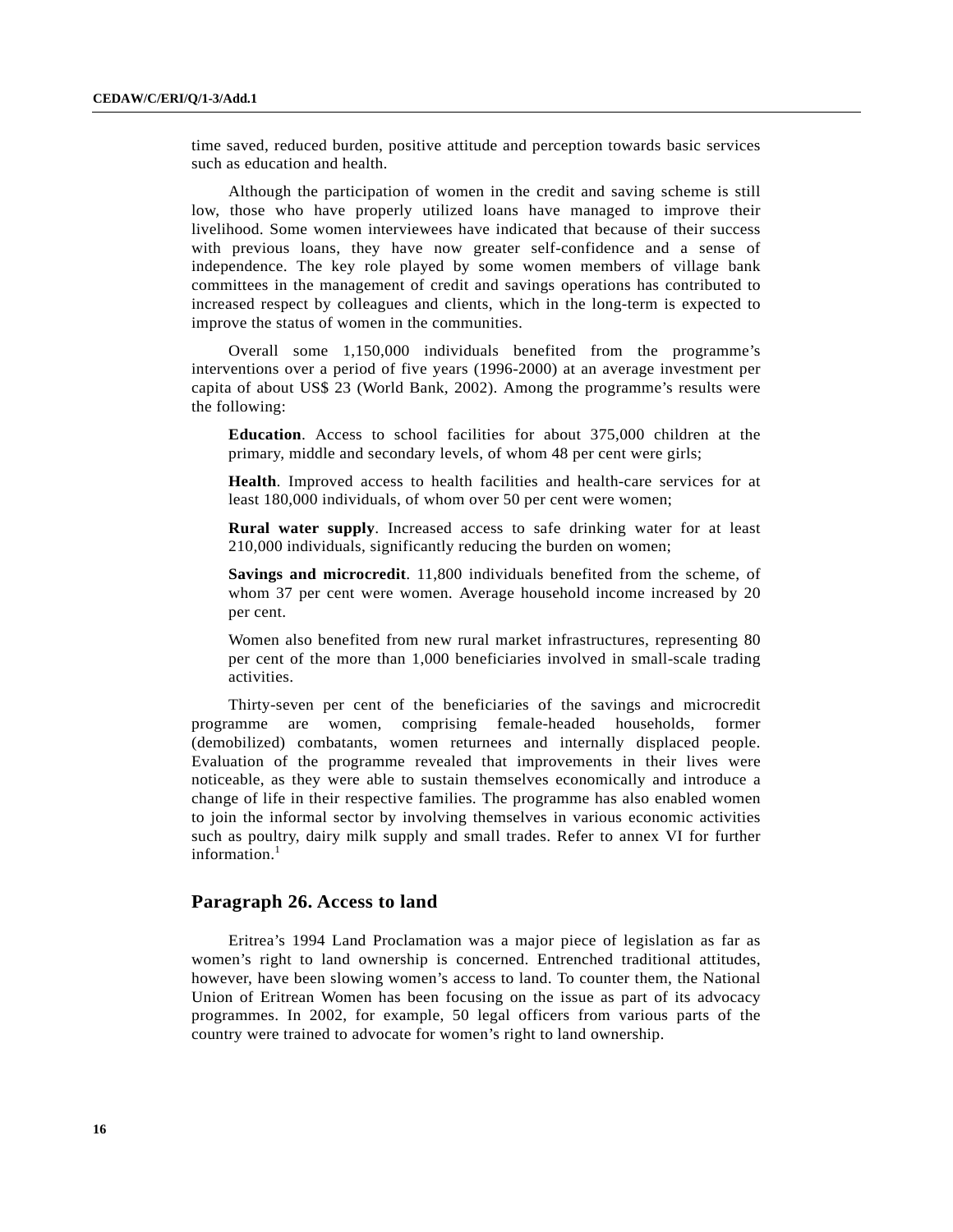Detailed regulations for implementing the land proclamation are currently being prepared. In 2005, the National Union of Eritrean Women was given the opportunity to review the draft regulations with a view to ensuring that women's rights are upheld and that any practical/procedural obstacles to women's access to land are alleviated.

#### **Paragraph 27. Women farmers**

Even though about 50 per cent of the rural workforce is currently made up of women farmers (Ministry of Agriculture, 1997), the latter represent only 15 per cent of the beneficiaries of extension services. However, the Ministry of Agriculture has been making deliberate efforts to encourage women to participate in its training programmes (see table below).

| Year         | Male    | Female  | Total   | Percentage<br>female |
|--------------|---------|---------|---------|----------------------|
| 1994         | 1973    | 1812    | 3785    | 47.9                 |
| 1995         | 2 0 0 6 | 913     | 2919    | 31.2                 |
| 1996         | 3 608   | 1946    | 5 5 5 4 | 35.0                 |
| 1997         | 962     | 1 741   | 2 7 0 3 | 64.4                 |
| 1998         | 2 2 6 4 | 1 5 1 5 | 3 7 7 9 | 40.1                 |
| 1999         | 2923    | 1 3 4 2 | 4 2 6 5 | 31.5                 |
| 2000         | 5 3 9 3 | 1 807   | 7 200   | 25.1                 |
| 2001         | 4 5 6 2 | 1 3 6 5 | 5927    | 23.0                 |
| 2002         | 4 6 3 0 | 1 504   | 6 1 3 4 | 24.5                 |
| 2003         | 4 4 2 8 | 1670    | 6098    | 27.4                 |
| <b>Total</b> | 32749   | 15 615  | 48 364  | 32.3                 |

#### **Farmers receiving Ministry of Agriculture training**

The National Union of Eritrean Women closely coordinates with the Ministry of Agriculture and local administrations to promote participation of women in village/district agricultural committees. The Ministry of Agriculture guidelines insist that at least one member of the three-to-five-member committees should be a woman. The practice is to nominate members of the National Union of Eritrean Women on the committees to make representation more effective. There are indications that where there is effective representation of women on those committees, there is a better chance for women farmers to be aware of and benefit from the services available (extension, tractor hire, farming inputs and microcredit).

One successful venture worth mentioning here is the introduction of the improved cooking stove by the Eritrean Energy Research Centre in collaboration with the National Union of Eritrean Women and the Ministry of Agriculture. The improved stove, which saves up to 50 per cent of fuel (mainly wood) and has better ventilation, is a major contribution to reducing Eritrea's alarming rate of deforestation, reduces the amount of time women have to spend collecting fuelwood and improves rural women's working conditions. The improved stove received the